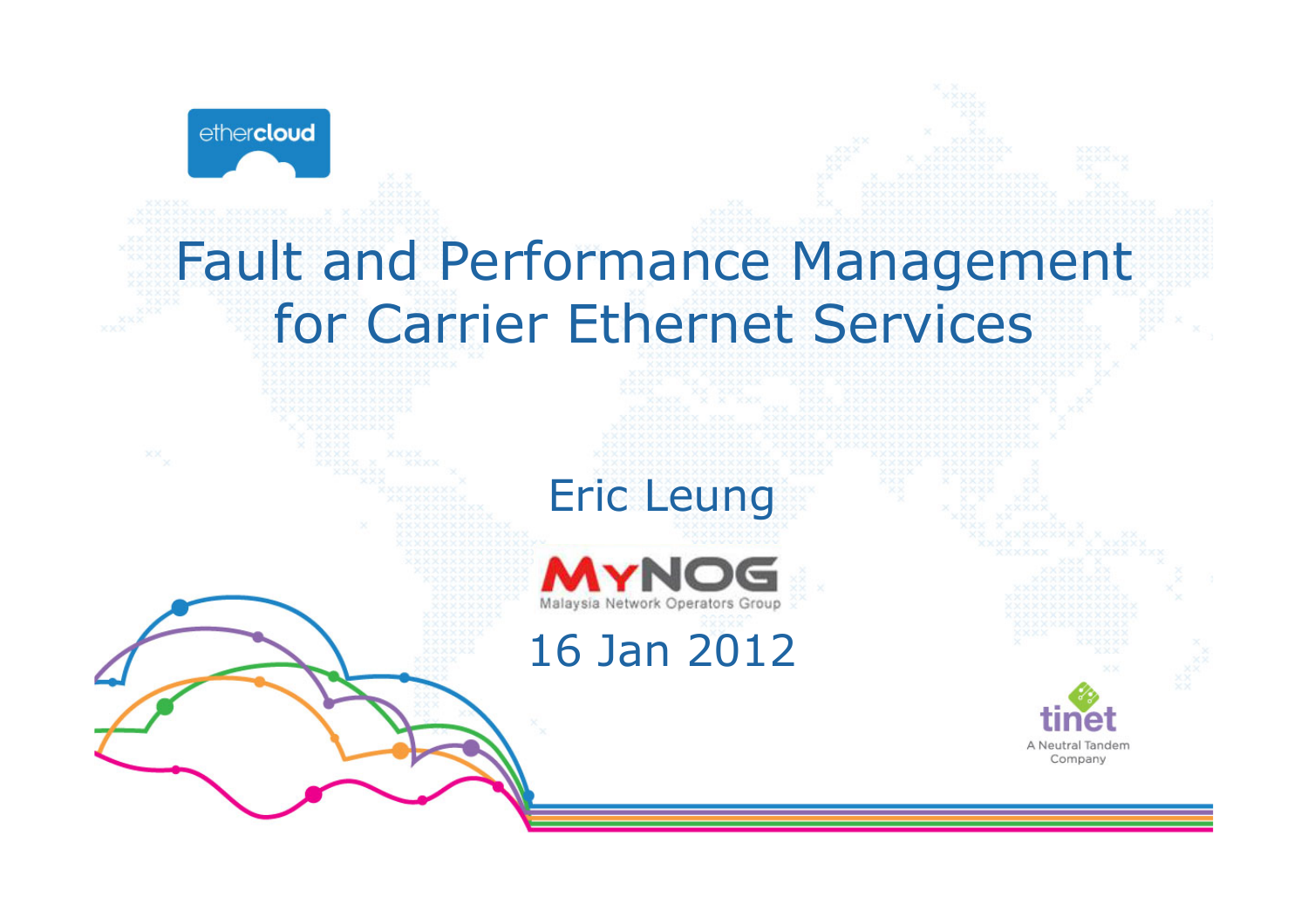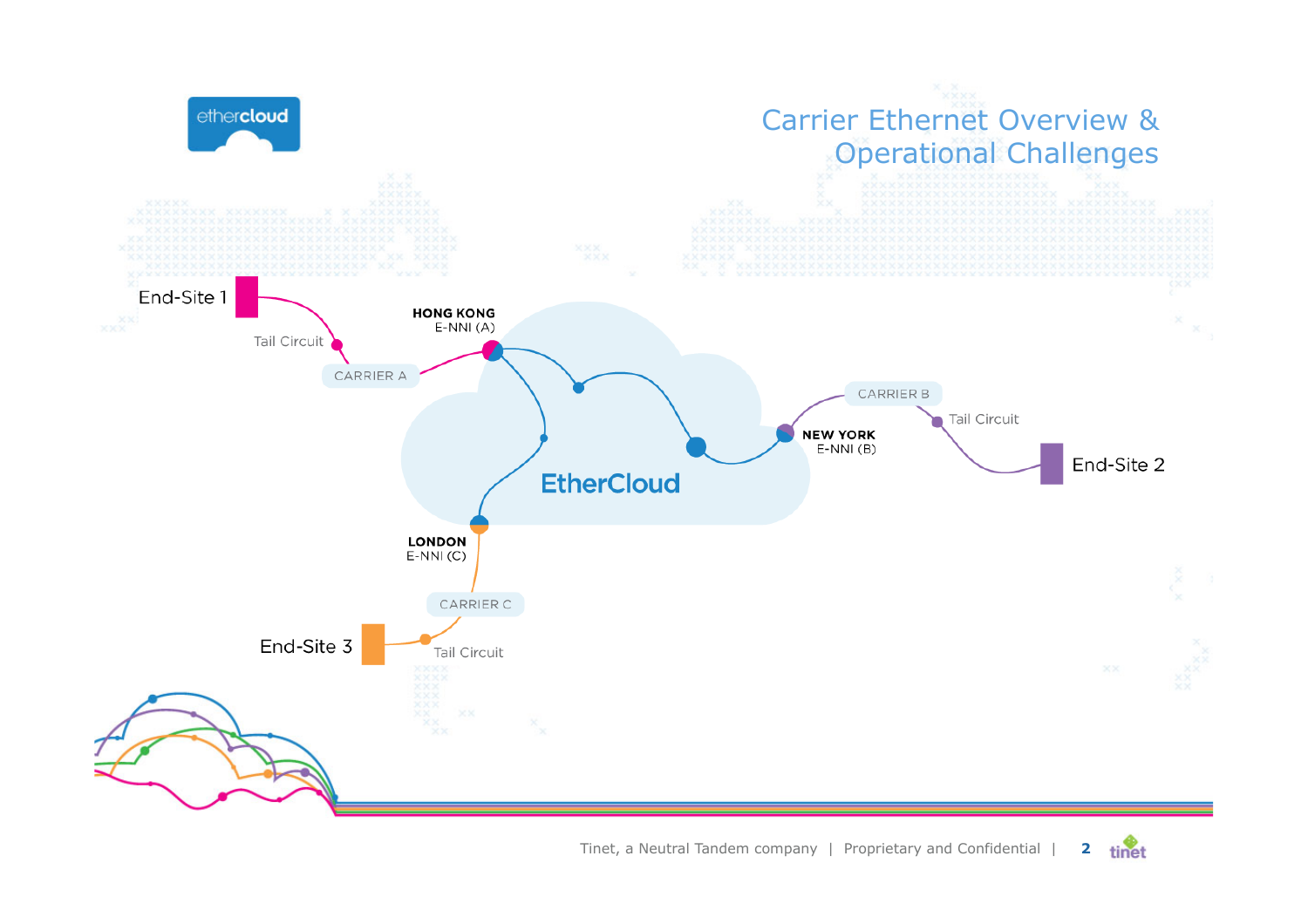ethercloud

#### Operational Requirement & Solutions

- $\boxtimes$  Real-time per-service Fault Management  $\boxtimes$  Real-time per-service Performance Management Active Fault Detection, Isolation, Diagnostics, and **Verification**
- Alerting for network failures
- End-to-end as well as per-segment SLA monitoring
	- and verification

### **OAM technologies**

**Fault and Performance Management System**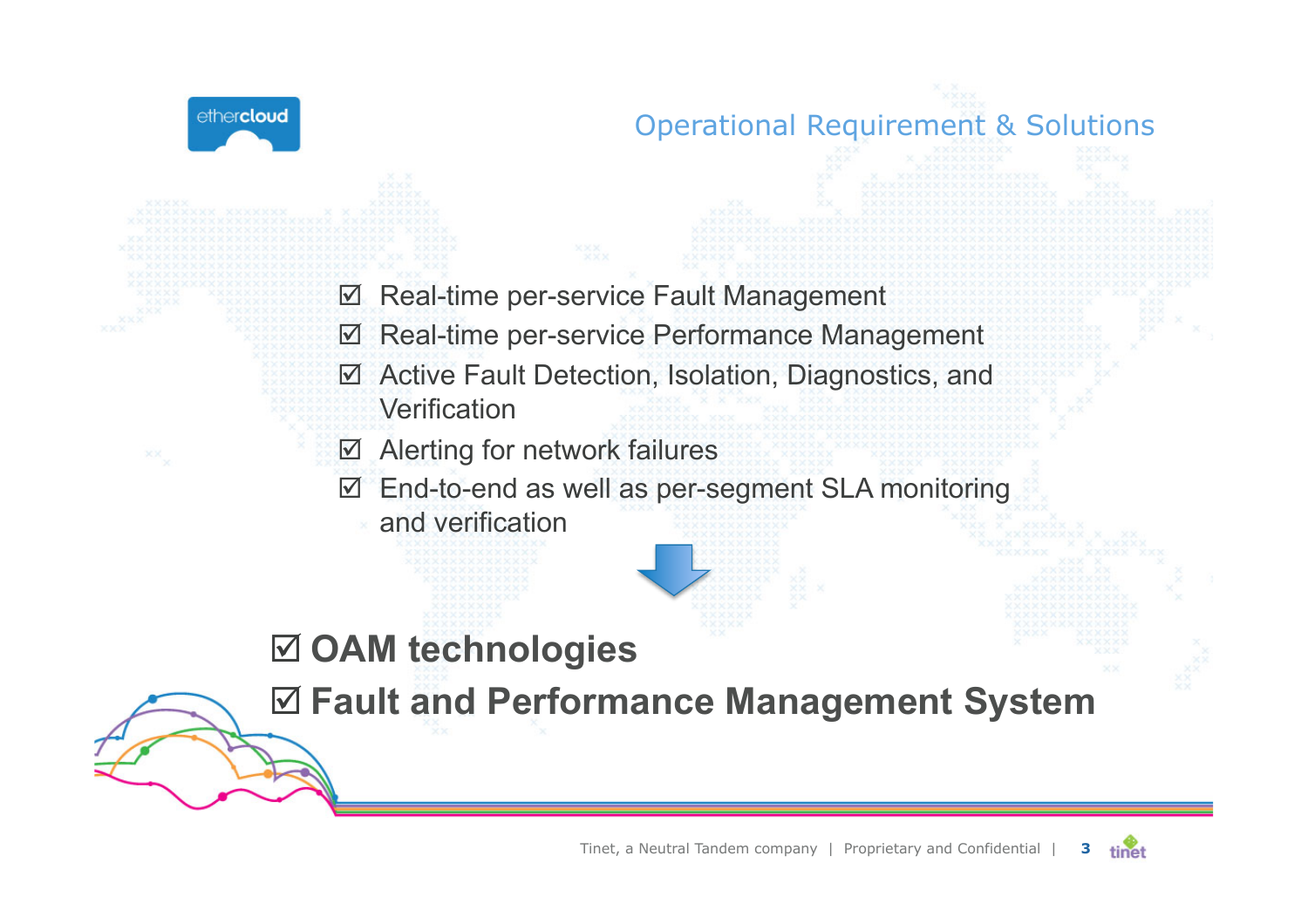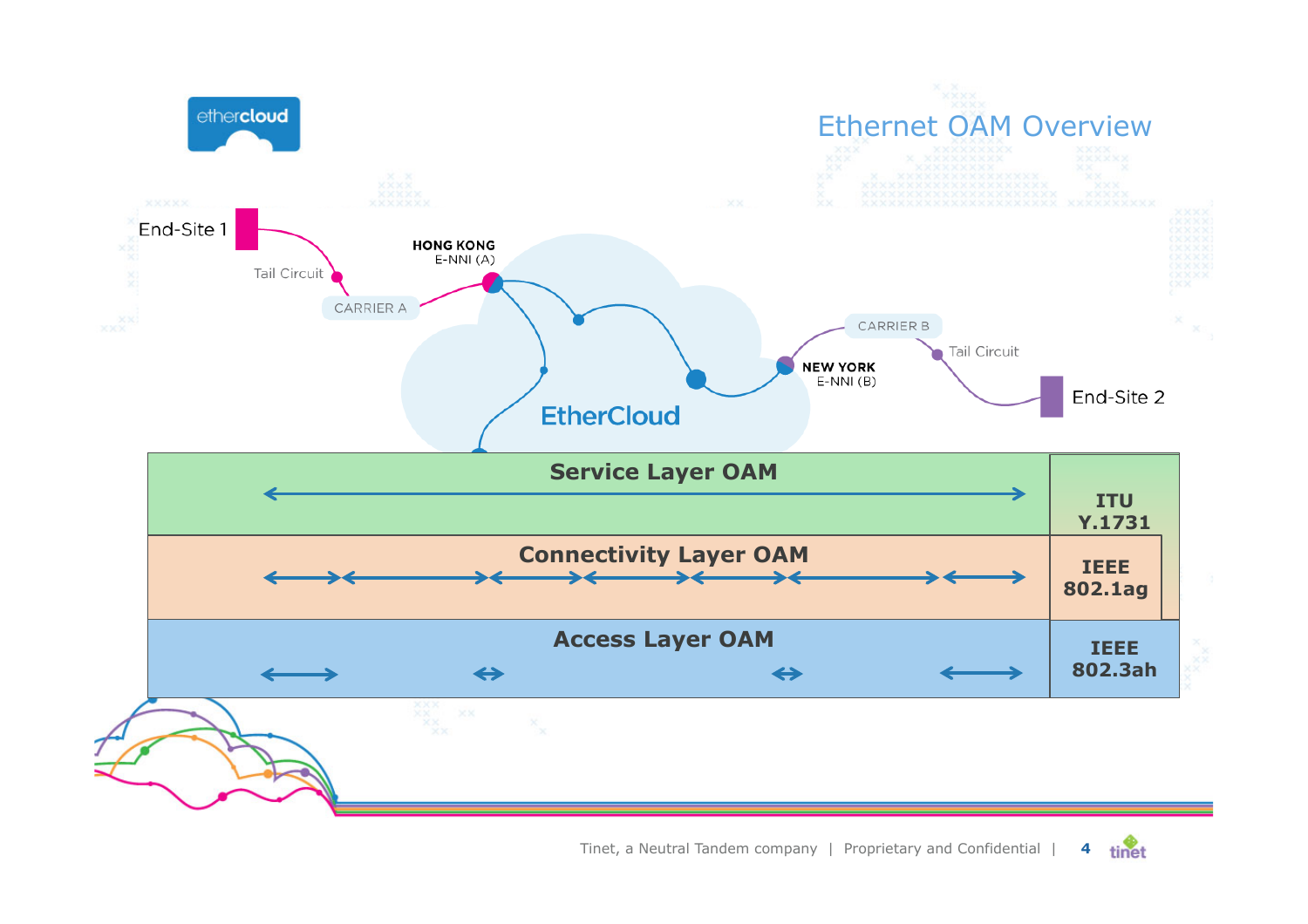

- **Ø** Discovery
- $\boxtimes$  Link Monitoring
- **Ø** Remote Failure Indication
- **Ø** Remote Loopback



tinet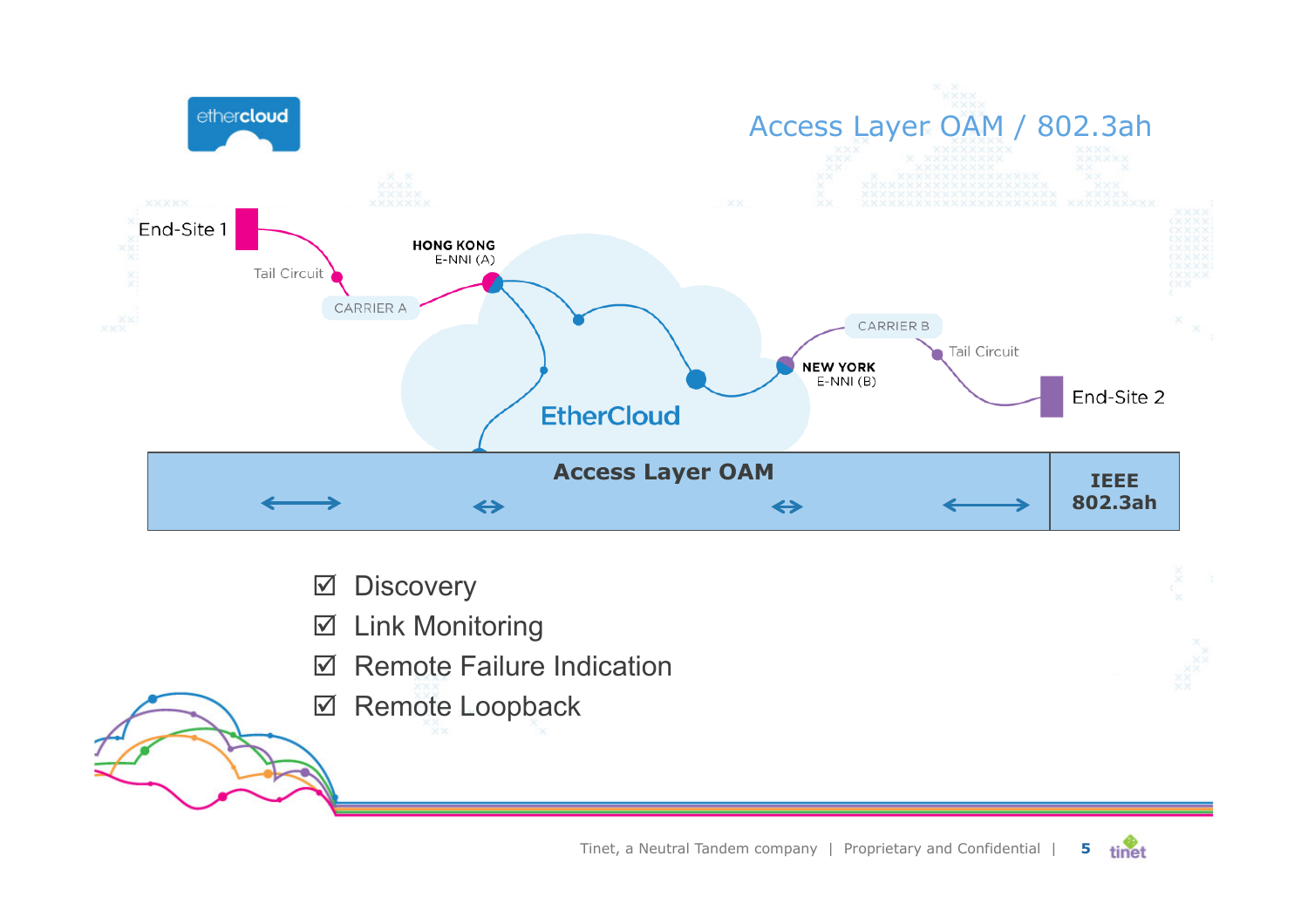

tinet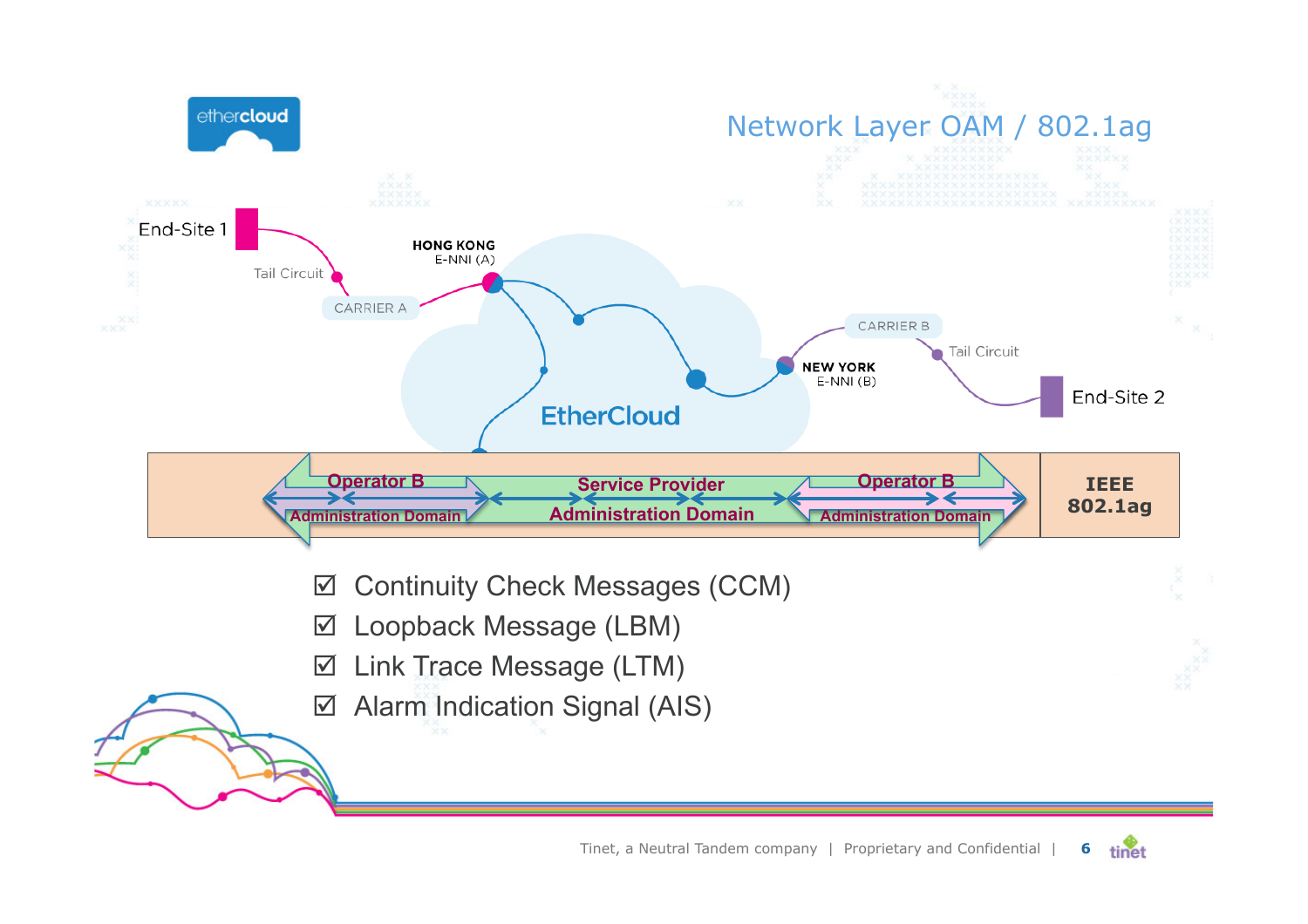

Builds on 802.1ag

- ⊠ Performance management for SLA verification
	- Frame loss ratio (FLR) Frame delay (FD)
	- -
	- Frame delay variation (FDV) Others (errored frame seconds, service status (up/ down), frame throughput, etc.)

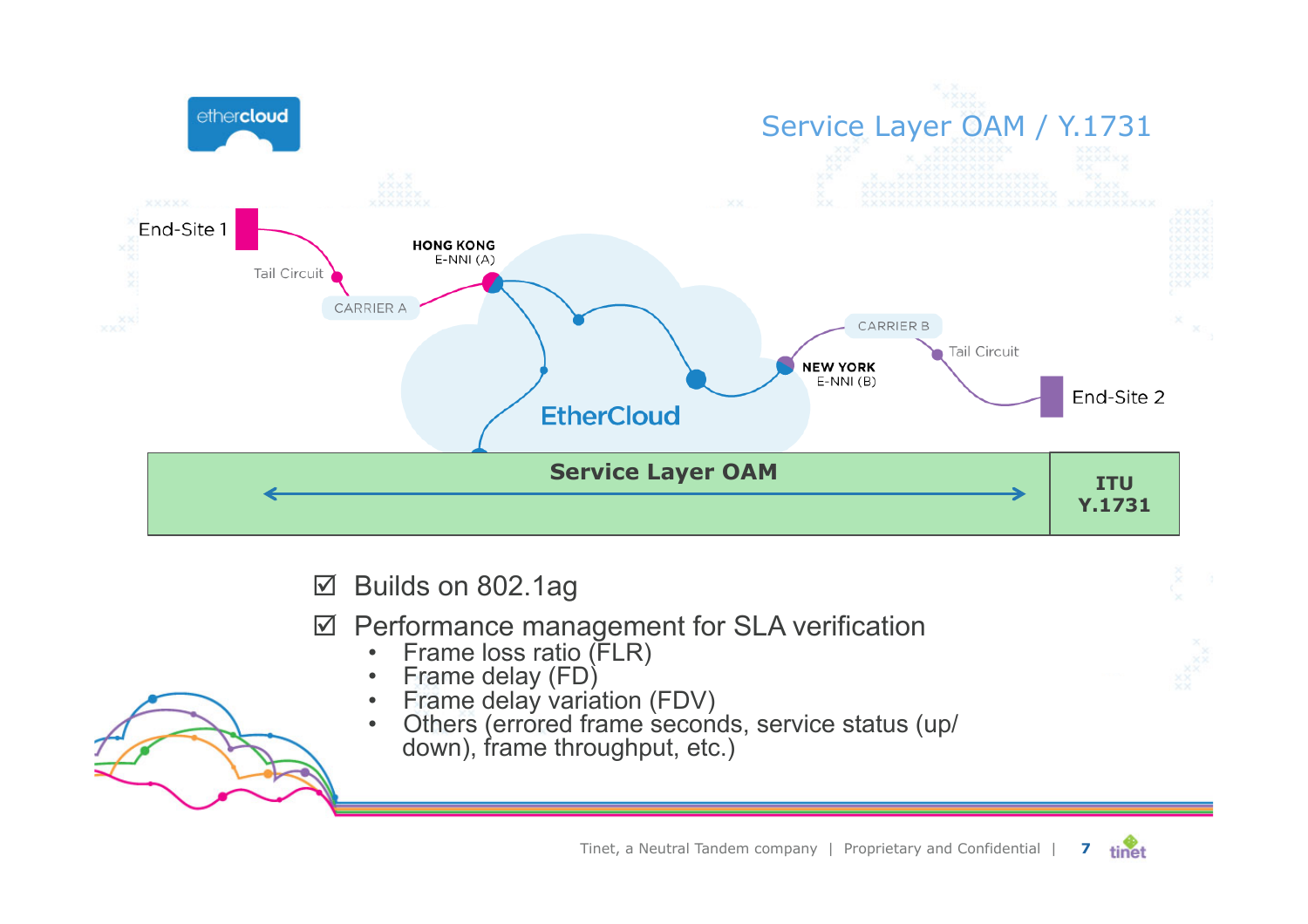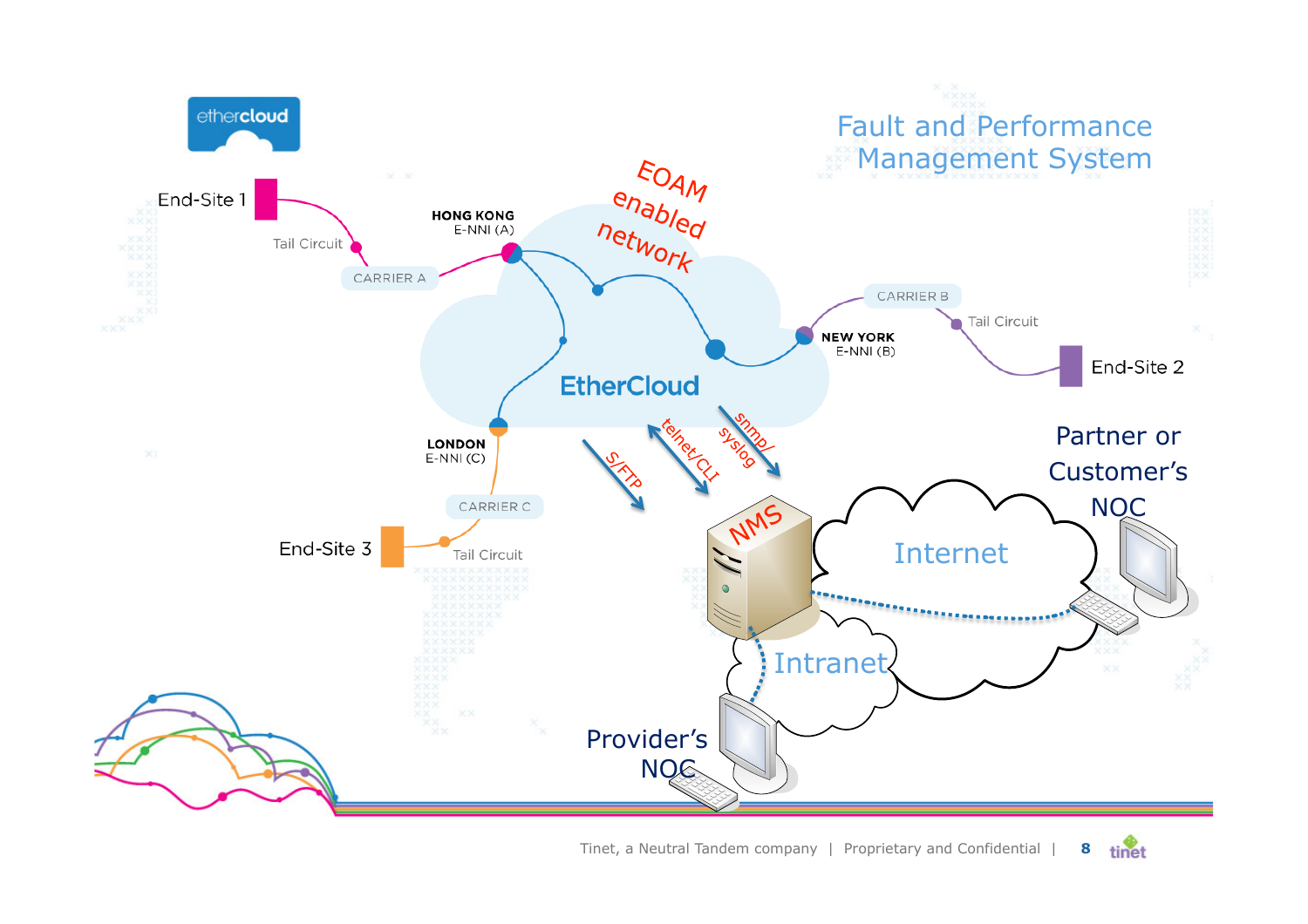

#### Fault and Performance Management System

tinet

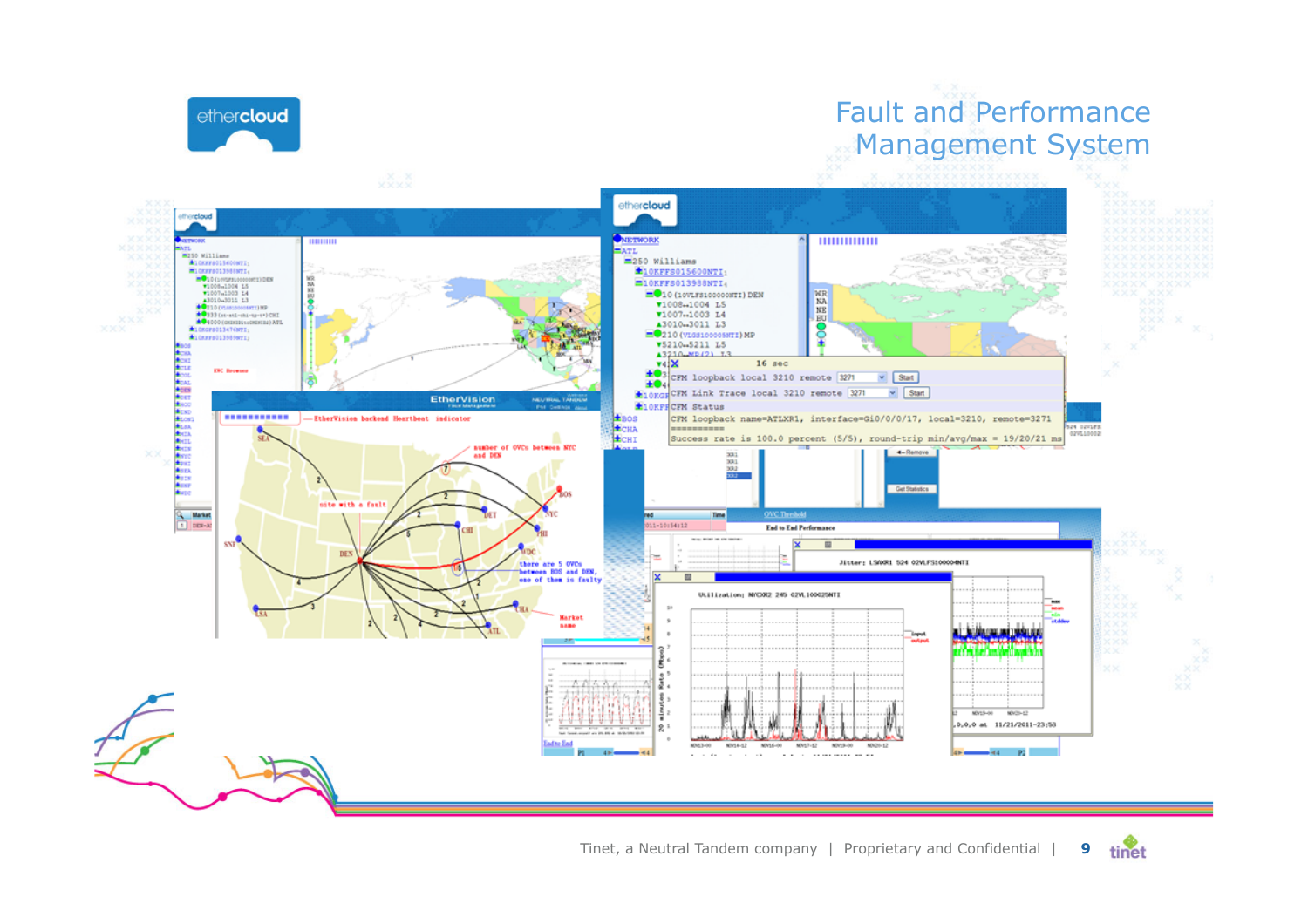

This part is a demo on a live management system on how it utilize the EOAM to provide Active Fault Detection, Isolation, Diagnostics and Verification on Carrier Ethernet Services.

> Tinet, a Neutral Tandem company | Proprietary and Confidential | **10**  tinet

Demo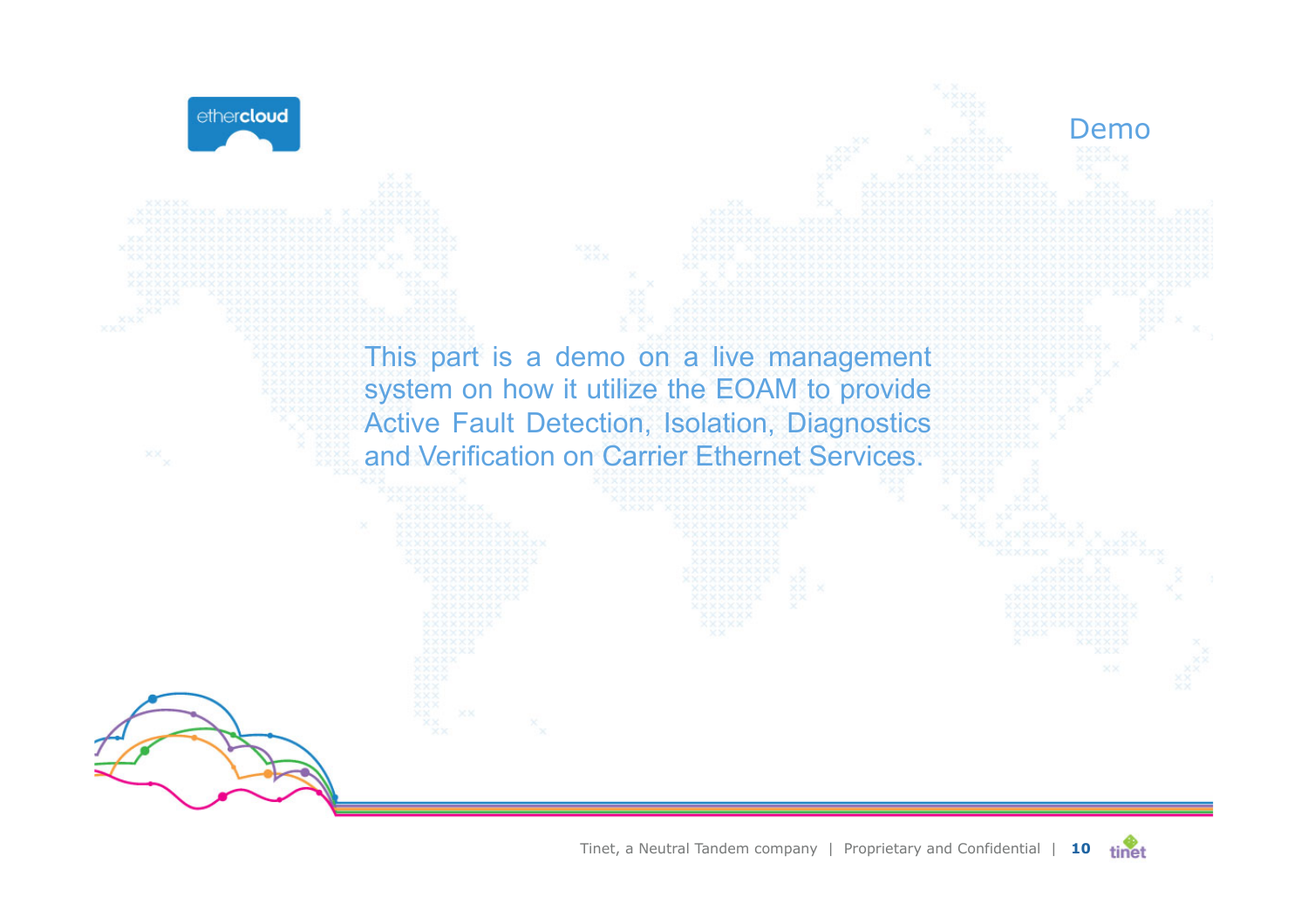



- .... and have them work with each other
- $\boxtimes$  Get the system work well with equipment with different vendor, model, firmware versions.
- $\boxtimes$  High availability system